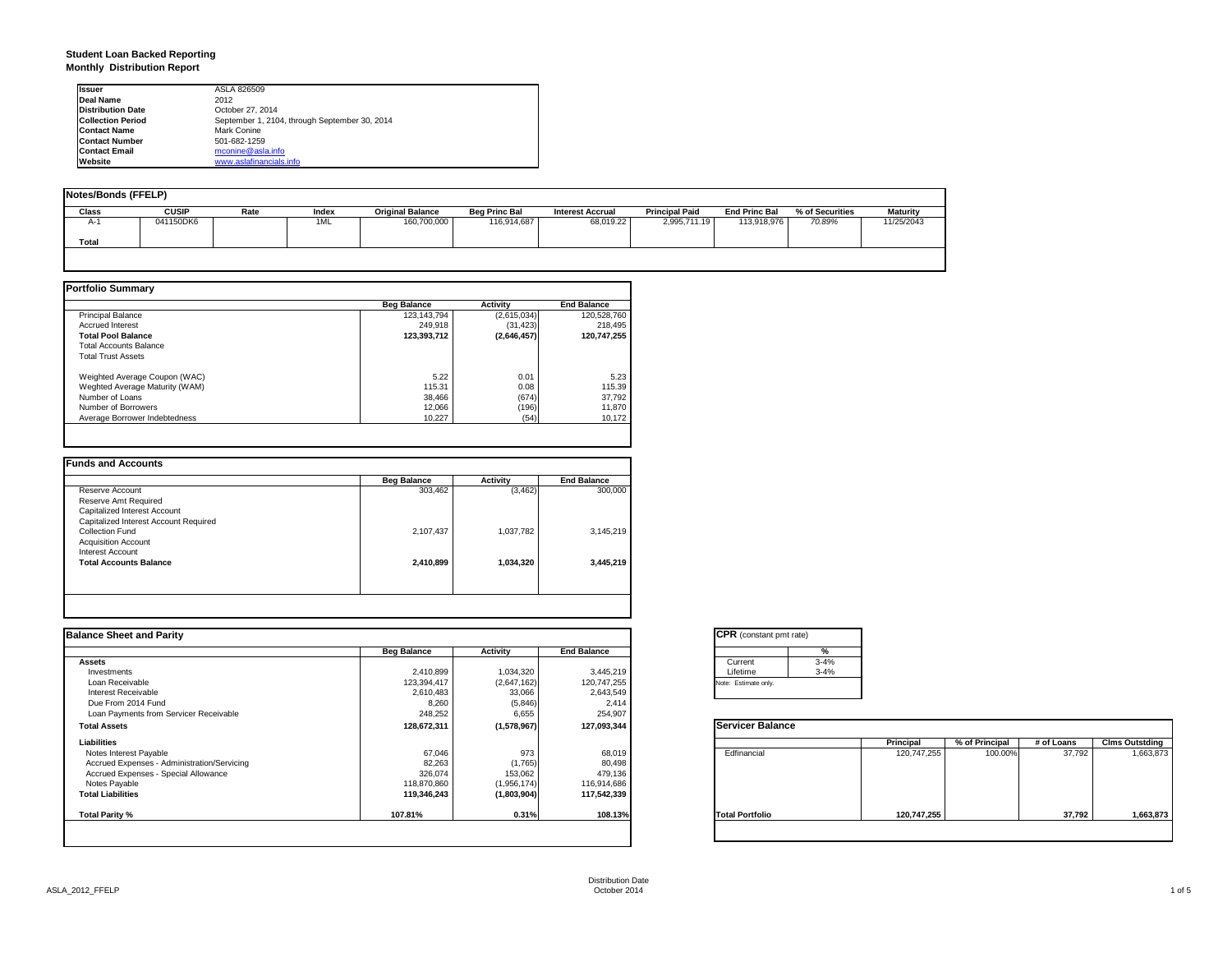#### **Student Loan Backed Reporting Monthly Distribution Report**

|                         | # of Loans |        |                  | <b>Principal</b> |           | % of Principal |           | <b>WAC</b> | <b>WARM</b> |        |
|-------------------------|------------|--------|------------------|------------------|-----------|----------------|-----------|------------|-------------|--------|
|                         | Beginning  | Ending | <b>Beginning</b> | Ending           | Beginning | Ending         | Beginning | Ending     | Beginning   | Ending |
| In School               | 707        | 671    | 2,338,414        | 2,187,044        | 1.90%     | 1.81%          | 5.67      | 5.63       | 119.40      | 119.41 |
| Grace                   | 347        | 344    | 1,068,156        | 1,109,661        | 0.87%     | 0.92%          | 5.47      | 5.66       | 116.98      | 117.00 |
| Repayment               |            |        |                  |                  |           |                |           |            |             |        |
| Current                 | 20,907     | 20,717 | 61,306,494       | 61,306,229       | 49.68%    | 50.77%         | 5.32      | 5.35       | 117.31      | 117.55 |
| 31-60 Days Delinquent   | 1,393      | 960    | 5,114,194        | 3,051,685        | 4.14%     | 2.53%          | 5.38      | 5.20       | 114.58      | 118.84 |
| 61-90 Days Delinquent   | 795        | 880    | 2,815,142        | 3,230,320        | 2.28%     | 2.68%          | 5.28      | 5.38       | 122.00      | 113.17 |
| 91-120 Days Delingent   | 447        | 497    | 1,545,884        | 1,831,590        | 1.25%     | 1.52%          | 5.38      | 5.24       | 108.44      | 116.53 |
| 121-180 Days Delinquent | 933        | 653    | 3,298,774        | 2,248,124        | 2.67%     | 1.86%          | 5.18      | 5.18       | 113.21      | 113.02 |
| 181-270 Days Delinquent | 869        | 892    | 3,000,381        | 3,042,352        | 2.43%     | 2.52%          | 5.27      | 5.33       | 112.28      | 110.18 |
| 271+ Days Delinquent    | 423        | 379    | 1,507,492        | 1,337,827        | 1.22%     | 1.11%          | 5.22      | 5.04       | 100.12      | 102.63 |
| <b>Total Repayment</b>  | 25,767     | 24,978 | 78,588,362       | 76,048,127       | 63.69%    | 62.98%         | 5.31      | 5.33       | 116.43      | 116.70 |
| Forbearance             | 4,678      | 4,410  | 17,954,967       | 16,736,335       | 14.55%    | 13.86%         | 5.46      | 5.43       | 121.40      | 122.32 |
| Deferment               | 6,483      | 6,912  | 21,744,015       | 23,082,821       | 17.62%    | 19.12%         | 5.22      | 5.23       | 118.45      | 117.66 |
| Claims in Progress      | 468        | 477    | 1,655,300        | 1,583,267        | 1.34%     | 1.31%          | 5.27      | 5.13       | 118.98      | 114.85 |
| Claims Denied           |            |        | 44,498           |                  | 0.04%     | 0.00%          | 4.66      |            | 114.58      |        |
| <b>Total Portfolio</b>  | 38,466     | 37,792 | 123,393,712      | 120,747,255      | 100.00%   | 100.00%        | 5.33      | 5.33       | 117.60      | 117.69 |

| <b>Delinquency Status</b> |  |
|---------------------------|--|
|---------------------------|--|

|                                     |           | # of Loans |            | Principal  |           | % of Principal |           | <b>WAC</b> |           | WARM   |  |
|-------------------------------------|-----------|------------|------------|------------|-----------|----------------|-----------|------------|-----------|--------|--|
|                                     | Beginning | Endina     | Beginning  | Ending     | Beginning | Ending         | Beginning | Endina     | Beginning | Ending |  |
| Current                             | 20,907    | 20,717     | 61,306,494 | 61,306,229 | 78.01%    | 80.62%         | 5.32      | 5.35       | 117.31    | 117.55 |  |
| 31-60 Days Delinquent               | 1,393     | 960        | 5,114,194  | 3,051,685  | 6.51%     | 4.01%          | 5.38      | 5.20       | 114.58    | 118.84 |  |
| 61-90 Days Delinquent               | 795       | 880        | 2,815,142  | 3,230,320  | 3.58%     | 4.25%          | 5.28      | 5.38       | 122.00    | 113.17 |  |
| 91-120 Days Delingent               | 447       | 497        | 1,545,884  | 1,831,590  | 1.97%     | 2.41%          | 5.38      | 5.24       | 108.44    | 116.53 |  |
| 121-180 Days Delinquent             | 933       | 653        | 3,298,774  | 2,248,124  | 4.20%     | 2.96%          | 5.18      | 5.18       | 113.21    | 113.02 |  |
| 181-270 Days Delinquent             | 869       | 892        | 3,000,381  | 3,042,352  | 3.82%     | 4.00%          | 5.27      | 5.33       | 112.28    | 110.18 |  |
| 271+ Days Delinquent                | 423       | 379        | 1,507,492  | 1,337,827  | 1.92%     | 1.76%          | 5.22      | 5.04       | 100.12    | 102.63 |  |
| <b>Total Portfolio in Repayment</b> | 25,767    | 24,978     | 78,588,362 | 76.048.127 | 100.00%   | 100.00%        | 5.31      | 5.33       | 116.43    | 116.70 |  |

| Portfolio by Loan Type           |            |        |                  |             |                  |         |                  |        |                  |        |  |  |
|----------------------------------|------------|--------|------------------|-------------|------------------|---------|------------------|--------|------------------|--------|--|--|
|                                  | # of Loans |        | <b>Principal</b> |             | % of Principal   |         | <b>WAC</b>       |        | <b>WARM</b>      |        |  |  |
|                                  | Beginning  | Ending | <b>Beginning</b> | Endina      | <b>Beginning</b> | Ending  | <b>Beginning</b> | Ending | <b>Beginning</b> | Ending |  |  |
| Subsidized Consolidation Loans   |            |        |                  |             |                  |         |                  |        |                  |        |  |  |
| Unsubsidized Consolidation Loans |            |        |                  |             |                  |         |                  |        |                  |        |  |  |
| Subsidized Stafford Loans        | 21.441     | 21,072 | 57.254.859       | 56,020,781  | 46.40%           | 46.40%  | 5.17             | 5.17   | 114.62           | 114.58 |  |  |
| Unsubsidized Stafford Loans      | 15,751     | 15,469 | 61,485,905       | 60,224,974  | 49.83%           | 49.88%  | 5.27             | 5.28   | 122.47           | 122.69 |  |  |
| PLUS/GradPLUS Loans              | 1.274      | 1.251  | 4,652,949        | 4,501,500   | 3.77%            | 3.73%   | 7.96             | 7.95   | 89.97            | 89.52  |  |  |
| SLS Loans                        |            |        |                  |             |                  |         |                  |        |                  |        |  |  |
| <b>Total Portfolio</b>           | 38,466     | 37,792 | 123,393,712      | 120.747.255 | 100.00%          | 100.00% | 5.33             | 5.33   | 117.60           | 117.69 |  |  |

| Portfolio by Program Type                  |                  |        |                  |             |                  |         |                  |        |             |        |  |  |
|--------------------------------------------|------------------|--------|------------------|-------------|------------------|---------|------------------|--------|-------------|--------|--|--|
|                                            | # of Loans       |        | Principal        |             | % of Principal   |         | <b>WAC</b>       |        | <b>WARM</b> |        |  |  |
|                                            | <b>Beainning</b> | Endina | <b>Beginning</b> | Endina      | <b>Beginning</b> | Endina  | <b>Beginning</b> | Endina | Beginning   | Endina |  |  |
| Graduate / 4-Year Loans                    | 29,637           | 29,109 | 99,708,532       | 97,469,979  | 80.81%           | 80.72%  | 5.32             | 5.33   | 118.82      | 118.88 |  |  |
| 2-Year Loans                               | 8,077            | 7,940  | 21,962,187       | 21,584,505  | 17.80%           | 17.88%  | 5.33             | 5.34   | 112.68      | 112.89 |  |  |
| Proprietary / Technical / Vocational Loans | 750              | 741    | 1,720,340        | 1,690,177   | 1.39%            | 1.40%   | 5.30             | 5.30   | 109.88      | 110.28 |  |  |
| Unknown (Consolidation) Loans              |                  |        |                  |             |                  |         |                  |        |             |        |  |  |
| Other Loans                                |                  |        | 2.654            | 2.593       | 0.00%            | 0.00%   | 6.80             | 6.80   | 92.23       | 93.78  |  |  |
| <b>Total Portfolio</b>                     | 38,466           | 37,792 | 123,393,712      | 120,747,255 | 100.00%          | 100.00% | 5.33             | 5.33   | 117.60      | 117.69 |  |  |

|                        |           | # of Loans |                  | Principal   |                  | % of Principal |  |
|------------------------|-----------|------------|------------------|-------------|------------------|----------------|--|
|                        | Beginning | Endina     | <b>Beginning</b> | Endina      | <b>Beginning</b> | Endina         |  |
| Fixed Loans            | 22,399    | 22,052     | 81,052,868       | 79,482,203  | 65.69%           | 65.83%         |  |
| Variable Loans         | 16,067    | 15.740     | 42,340,844       | 41,265,052  | 34.31%           | 34.17%         |  |
| T-Bill Loans           | 16,067    | 15.740     | 42.340.844       | 41,265,052  | 34.31%           | 34.17%         |  |
| CMT Loans              |           |            |                  |             |                  |                |  |
| <b>Total Portfolio</b> | 38,466    | 37,792     | 123,393,712      | 120,747,255 | 100.00%          | 100.00%        |  |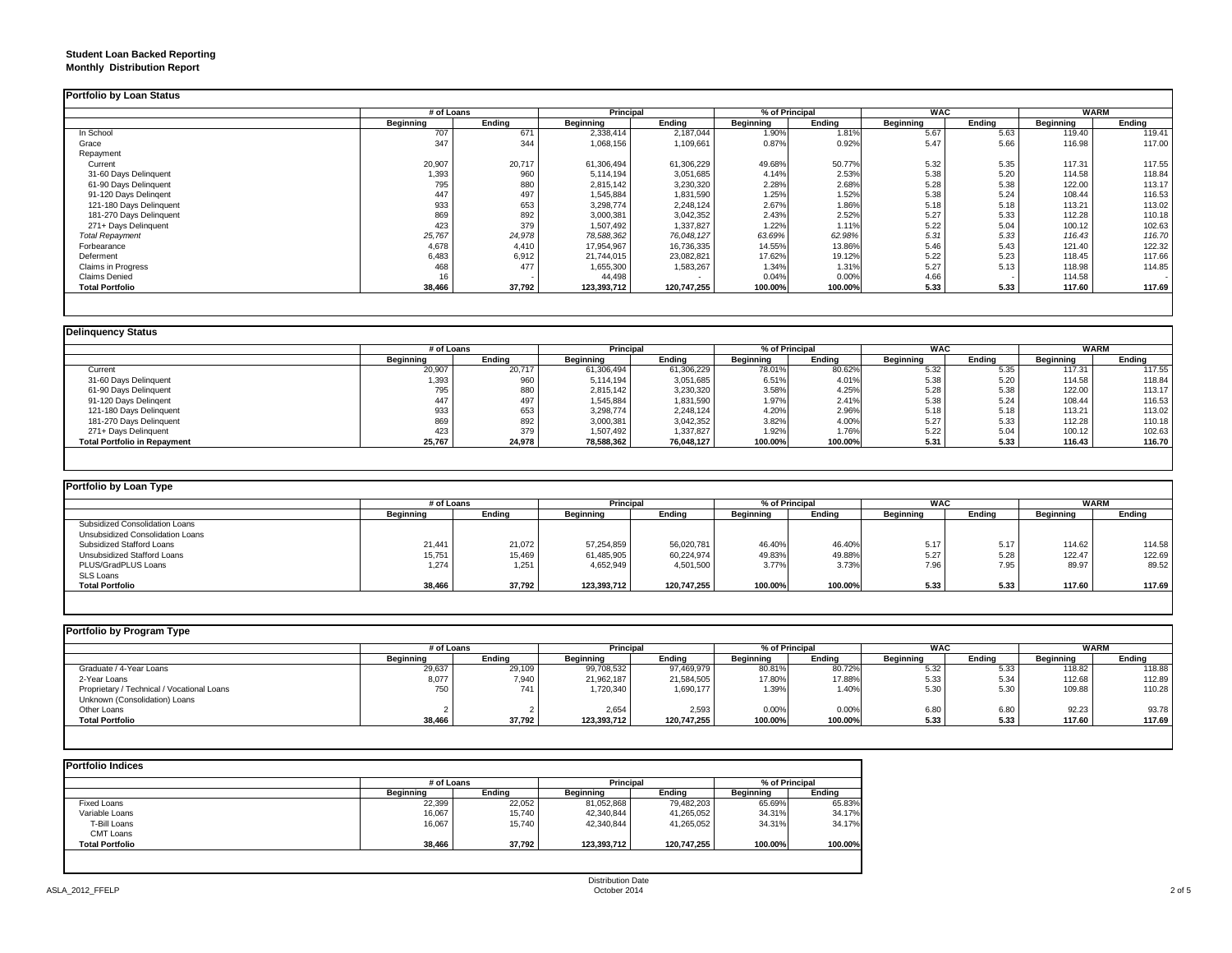**Distribution Date** October 27, 2014<br> **Collection Period** September 1, 2014, through September 2, 2014

September 1, 2014, through September 30, 2014

# **Collection Activity**

| <b>Collection Account</b>                                                                    | as of 9/30/2014 |
|----------------------------------------------------------------------------------------------|-----------------|
| Beginning Balance - September 1, 2014                                                        | 2,107,437       |
| <b>Collection Amount Received</b>                                                            | 3,150,454       |
| Reserve Account                                                                              |                 |
| <b>Excess of Required Reserve Account</b>                                                    | 3,462           |
| Interest on Investment Earnings                                                              | 66              |
| Capitalized Interest Account (after a stepdown or release date)                              |                 |
| <b>Payments from Guarantor</b>                                                               |                 |
| Transfer from 2010 Collection Fund for correction of error                                   |                 |
| Required repurchases                                                                         | (8,763)         |
| Special Allowance Payable to the Department of Education                                     |                 |
| <b>Consoliation Rebate Fees</b>                                                              |                 |
| Transfer from Capitalized Interest Fund                                                      |                 |
| Principal payments, interest payments, administration fees, servicing fees, and trustee fees | (2, 107, 437)   |
| Transfer to Department Rebate Fund                                                           |                 |
|                                                                                              |                 |
| <b>Total Available Funds</b>                                                                 | 3,145,219       |

| <b>Fees Due for Current Period</b>                                                         | as of 9/30/2014  |
|--------------------------------------------------------------------------------------------|------------------|
| Indenture Trustee Fees<br><b>Servicing Fees</b><br><b>Administration Fees</b><br>Late Fees | 70,436<br>10,062 |
| <b>Trustee Fees</b><br><b>Total Fees</b>                                                   | 991<br>81,489    |

| <b>Cumulative Default Rate</b>                                                                      | as of 9/30/2014 |
|-----------------------------------------------------------------------------------------------------|-----------------|
|                                                                                                     |                 |
| Current Period Defaults (\$)                                                                        | 817,979.02      |
| Cumulative Defaults (\$)                                                                            | 18,959,279.73   |
| Cumulative Default (% of original pool balance)                                                     | 11.81%          |
| Cumulative Default (% of cumulative entered repayment balance) <sup>a</sup>                         | 16.14%          |
| Current Period Payments (Recoveries) from Guarantor (\$)                                            | 942,417.09      |
| Current Period Borrower Recoveries (\$)                                                             | n/a             |
| Cumulative Recoveries (\$) <sup>b</sup>                                                             | 16,708,368.95   |
| <b>Cumulative Recovery Rate (%)</b>                                                                 | 88.13%          |
| Cumulative Net Loss Rate (%)                                                                        | 1.40%           |
| Servicer Reject Rate (FFELP) (%)                                                                    |                 |
| Cumulative Servicer Reject Rate (FFELP) (%)                                                         |                 |
| Repayment balance includes all repayment loans with the exception of balances in claim status<br>a) |                 |
| Cumulative Recoveries includes 97% of claims in progress balances<br>b)                             |                 |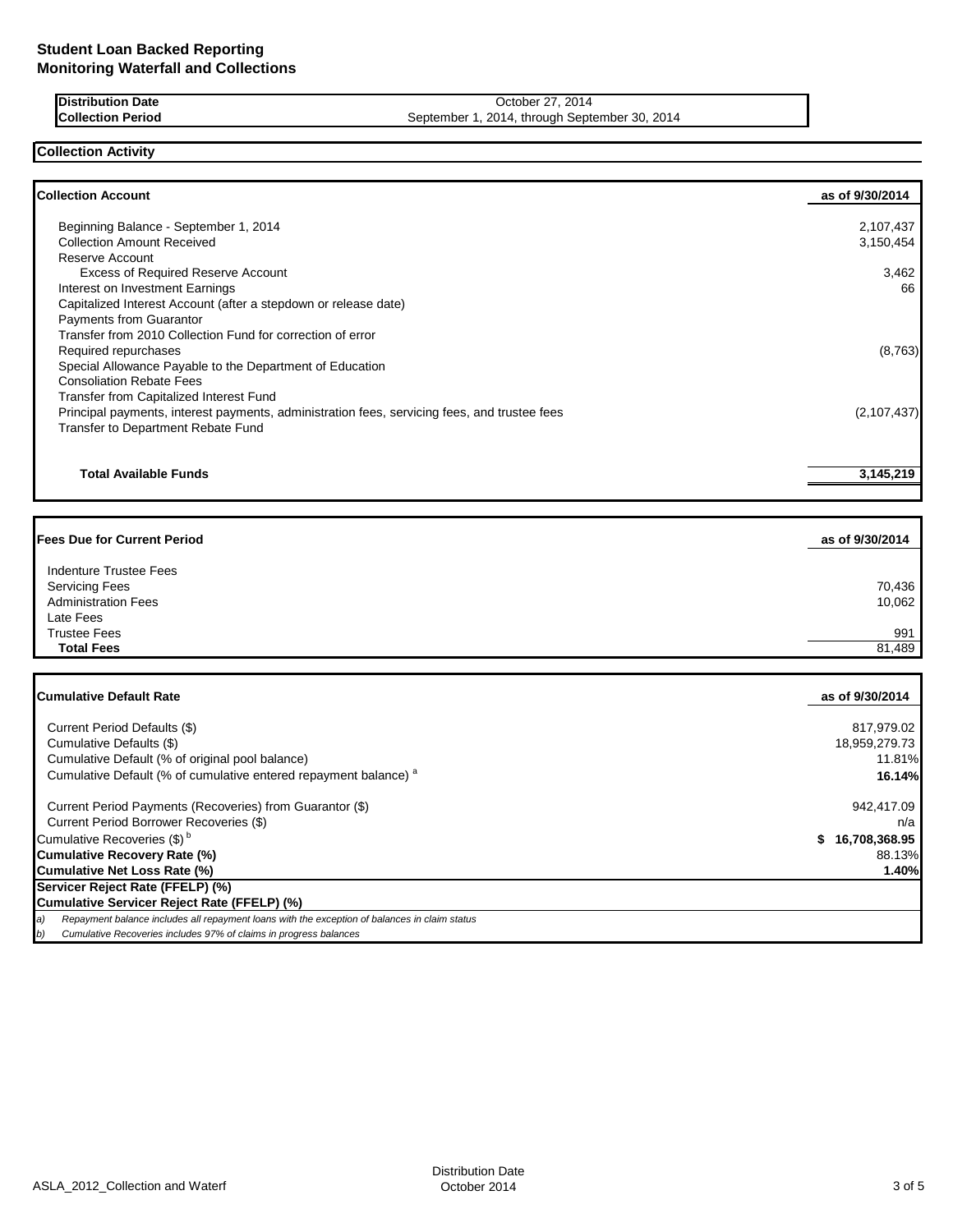## **Waterfall Activity**

| <b>Waterfall for Distribution</b>                                                         | <b>Amount Due</b> | <b>Amount Remaining</b> |
|-------------------------------------------------------------------------------------------|-------------------|-------------------------|
| <b>Total Available Funds</b>                                                              |                   | 3,145,219               |
| <b>First:</b> Payments required under any Joint Sharing Agreement                         |                   |                         |
| <b>Second: Trustee Fees</b>                                                               | 991               | 3,144,228               |
| <b>Third:</b> Servicing Fees and Backup Servicing Fees                                    | 70,436            | 3,073,792               |
| <b>Fourth: Administration Fees</b>                                                        | 10,062            | 3,063,730               |
| <b>Fifth: Noteholder Interest</b>                                                         | 68,019            | 2,995,711               |
| Sixth: Reinstate the balance of the Reserve Fund up to the Specified Reserve Fund Balance |                   |                         |
| Seventh: Noteholder Principal, until paid in full                                         | 2,995,711         | (0)                     |
|                                                                                           |                   |                         |

| <b>Principal and Interest Distributions</b> | Class A-1 |
|---------------------------------------------|-----------|
| Monthly Interest Due                        | 68,019    |
| Monthly Interest Paid                       | 68,019    |
| <b>Interest Shortfall</b>                   |           |
| Interest Carryover Due                      |           |
| Interest Carryover Paid                     |           |
| <b>Interest Carryover</b>                   |           |
| Monthly Principal Distribution Amount       | 2,995,711 |
| Monthly Principal Paid                      | 2,995,711 |
| Shortfall                                   |           |
| <b>Total Distribution Amount</b>            | 3,063,730 |
|                                             |           |